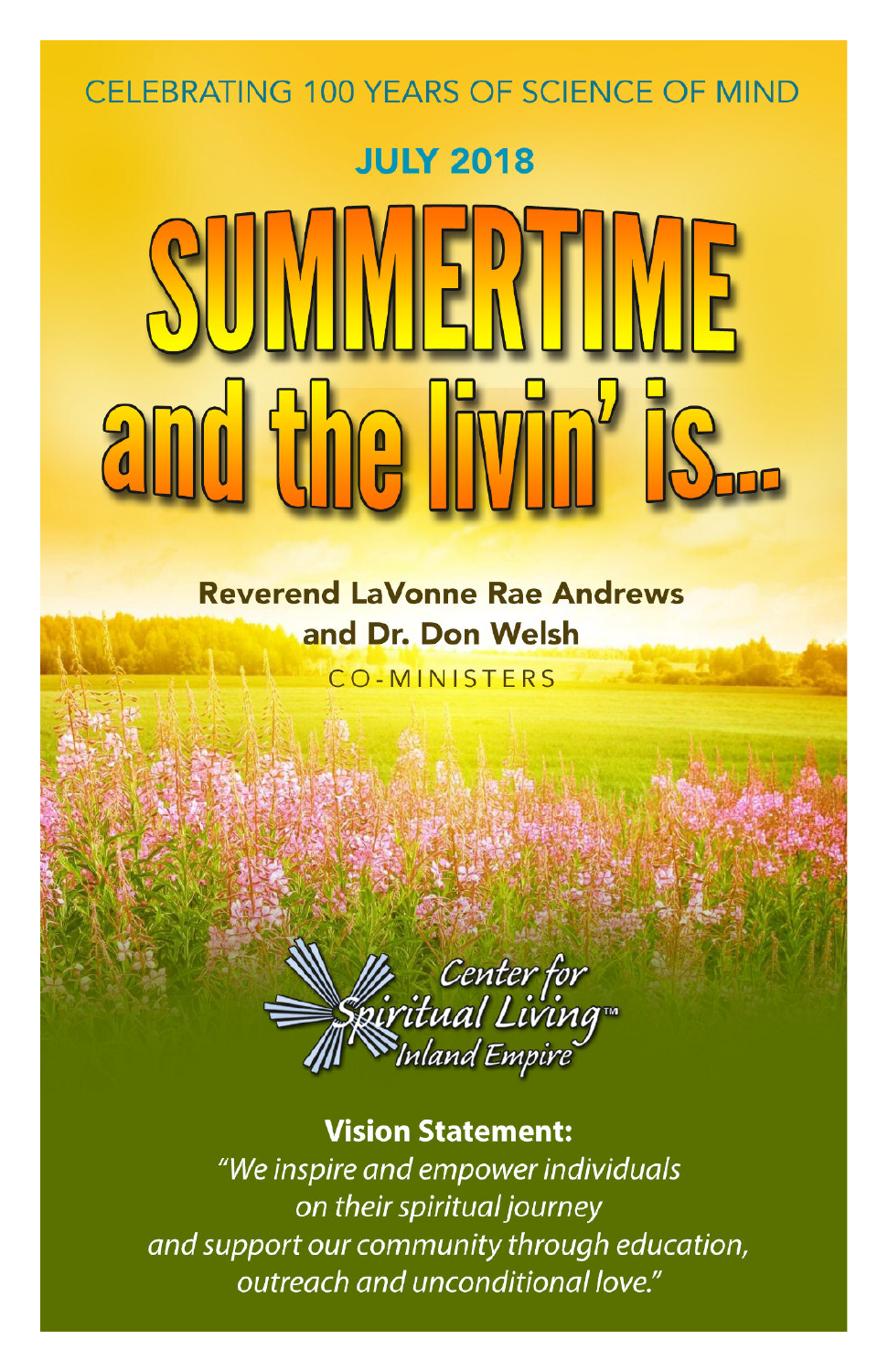Welcome to



### Celebrating 100 Years of Science of Mind

*"We stand together in a shared commitment and devotion to our spiritual principles, practices, and values."* Prelude Music.....................................................9:50 - 10:00 AM

#### **ORDER OF SERVICE**

|--|--|--|

### Ministers' Message

| Treatment Prayer Rev. LaVonne Rae Andrews                                 |  |
|---------------------------------------------------------------------------|--|
|                                                                           |  |
|                                                                           |  |
|                                                                           |  |
|                                                                           |  |
| Practitioners are available after service to share complimentary prayers. |  |

Please consider, remembering the Center for Spiritual Living Inland Empire in your "Will" so you can continue to be a Wellspring of Love.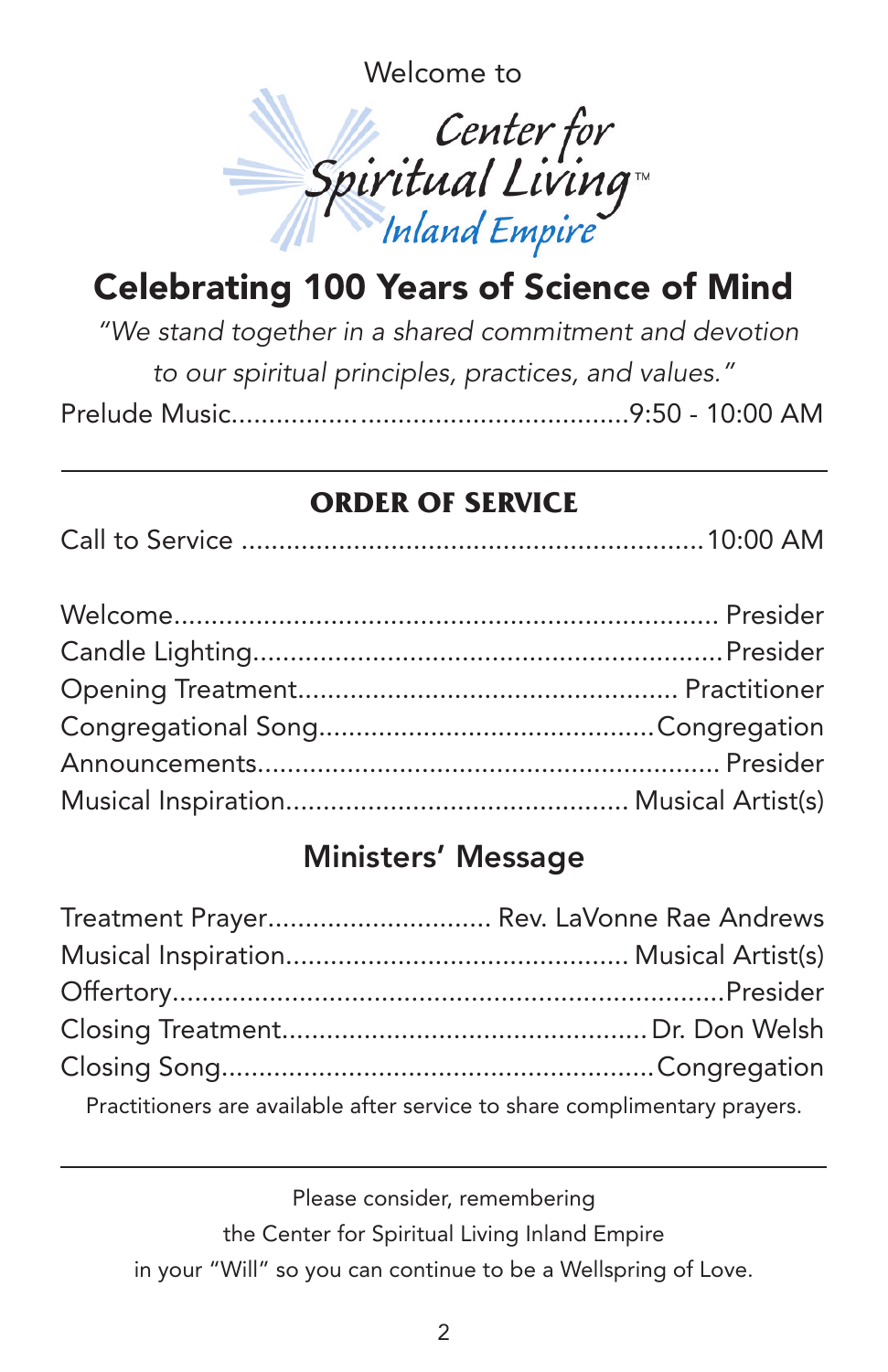## **Sunday Schedule**

| Sunday Speaker Rev LaVonne Rae Andrews & Dr Don Welsh |
|-------------------------------------------------------|
|                                                       |
|                                                       |
|                                                       |
|                                                       |
| Sunday Speaker Rev LaVonne Rae Andrews & Dr Don Welsh |
|                                                       |
|                                                       |
|                                                       |
|                                                       |
| Sunday Speaker Rev LaVonne Rae Andrews & Dr Don Welsh |
|                                                       |
|                                                       |
|                                                       |
| July 22nd Rest, Relax, Recuperate                     |
| Sunday Speaker Rev LaVonne Rae Andrews & Dr Don Welsh |
|                                                       |
|                                                       |
|                                                       |
|                                                       |
| Sunday Speaker Rev LaVonne Rae Andrews & Dr Don Welsh |
|                                                       |
|                                                       |
|                                                       |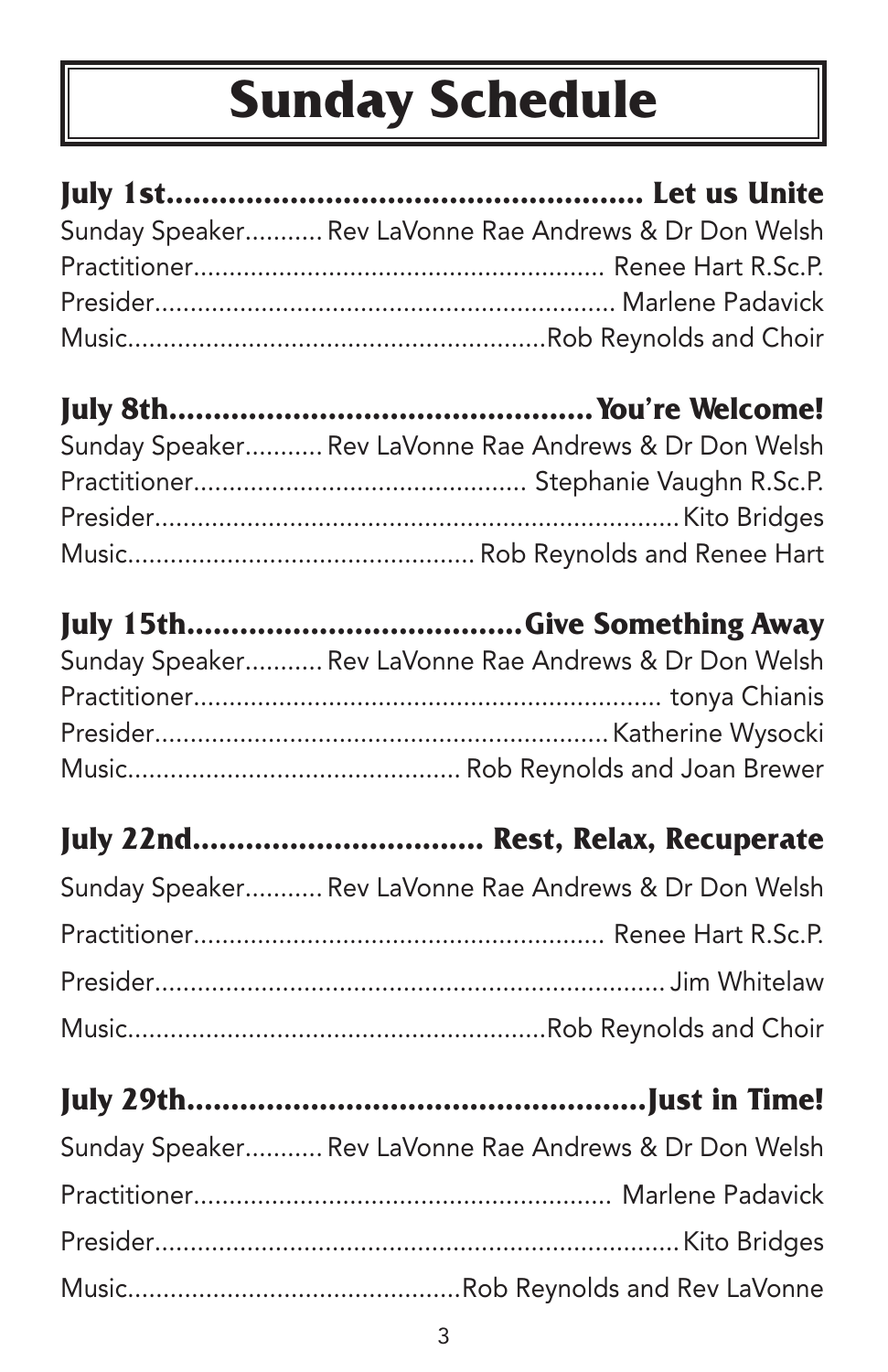## **Classes & Activities**

| Art Class with Darlene Douthit                                                                                                                                              |
|-----------------------------------------------------------------------------------------------------------------------------------------------------------------------------|
| Meditations with Renee Hart, R.Sc.P.                                                                                                                                        |
| The Mindfulness Group discuss A Little Light on the Spiritual Laws by Diana Cooper<br>Facilitated by Judy Podskalan                                                         |
|                                                                                                                                                                             |
| 3:00 <sub>pm</sub><br>Urban Garden Center For Spiritual Living Inland Empire Garden Project<br>Join us in the inner yard and assist with the beautification of our grounds. |

Choir Practice................................................................................4:15pm

Everyone is welcome.

### **OFFERTORY BLESSING**

*Divine Love, as me, blesses and multiplies all that I am, all that I have, and all that I circulate. We give thanks that this center continues to be a place of Peace, a tower of Strength, a fountain of Wisdom and a wellspring of Love.*

Your generosity is greatly appreciated. When you are on vacation you can send your tithes and gifts in through our website at cslinlandempire.org *Thank You!*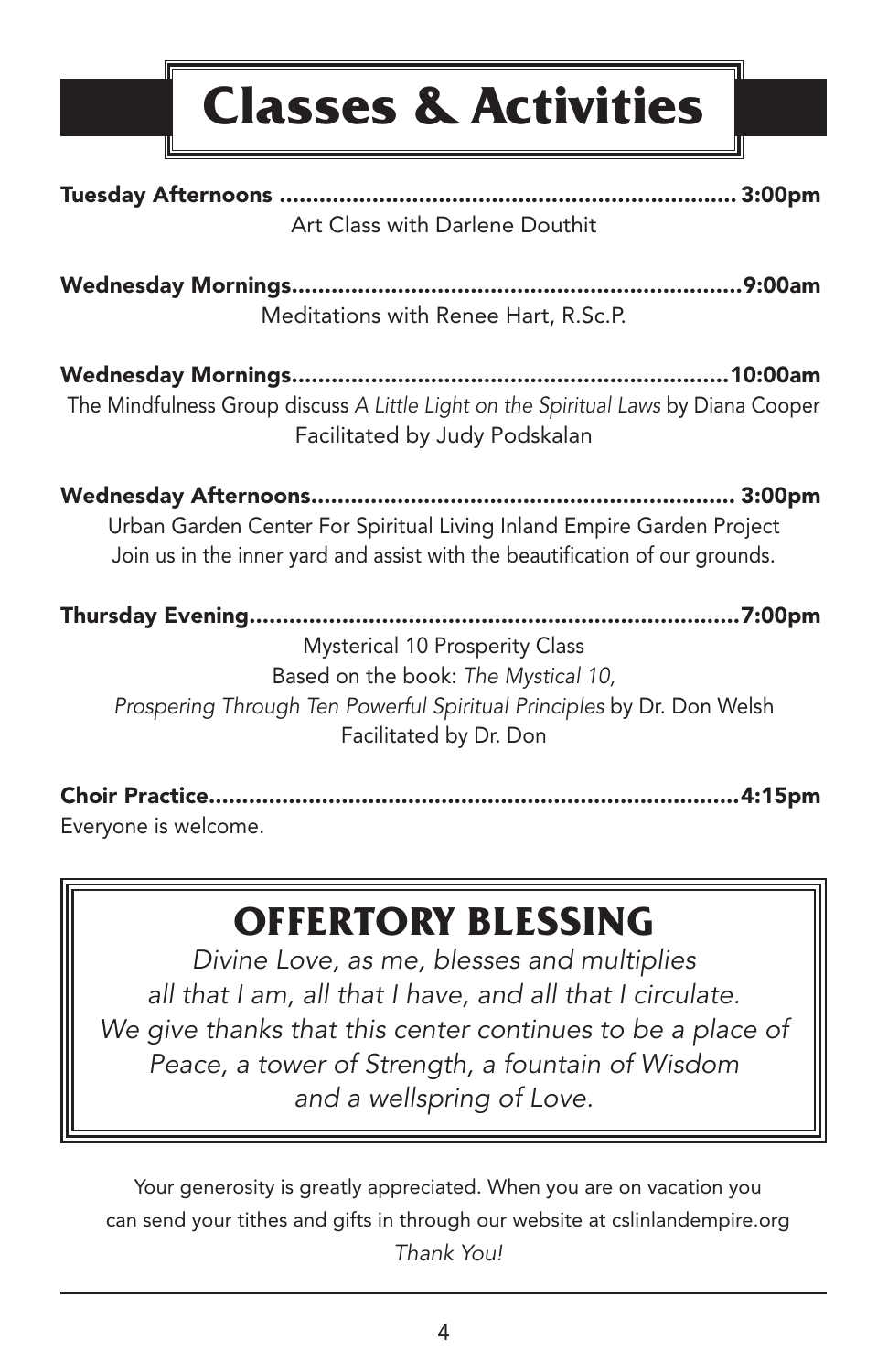## **Upcoming Events**

### Fireworks Booth

July 1-4

*(Various volunteer shifts available from 8:00 am - 3:00pm)*

2140 S. Waterman Ave. South of the 1-10

at S. Waterman and Redlands Blvd.

## Food Give-Away Project

Thursday, July 26th from 10:00 am to Noon (or whenever food runs out) Encouraged to come at 8:00 am to fill bags

Happy Birthday

and Heart Felt Blessings

| Dustyn WilsonJuly 17     |  |
|--------------------------|--|
| Richard BronstrupJuly 30 |  |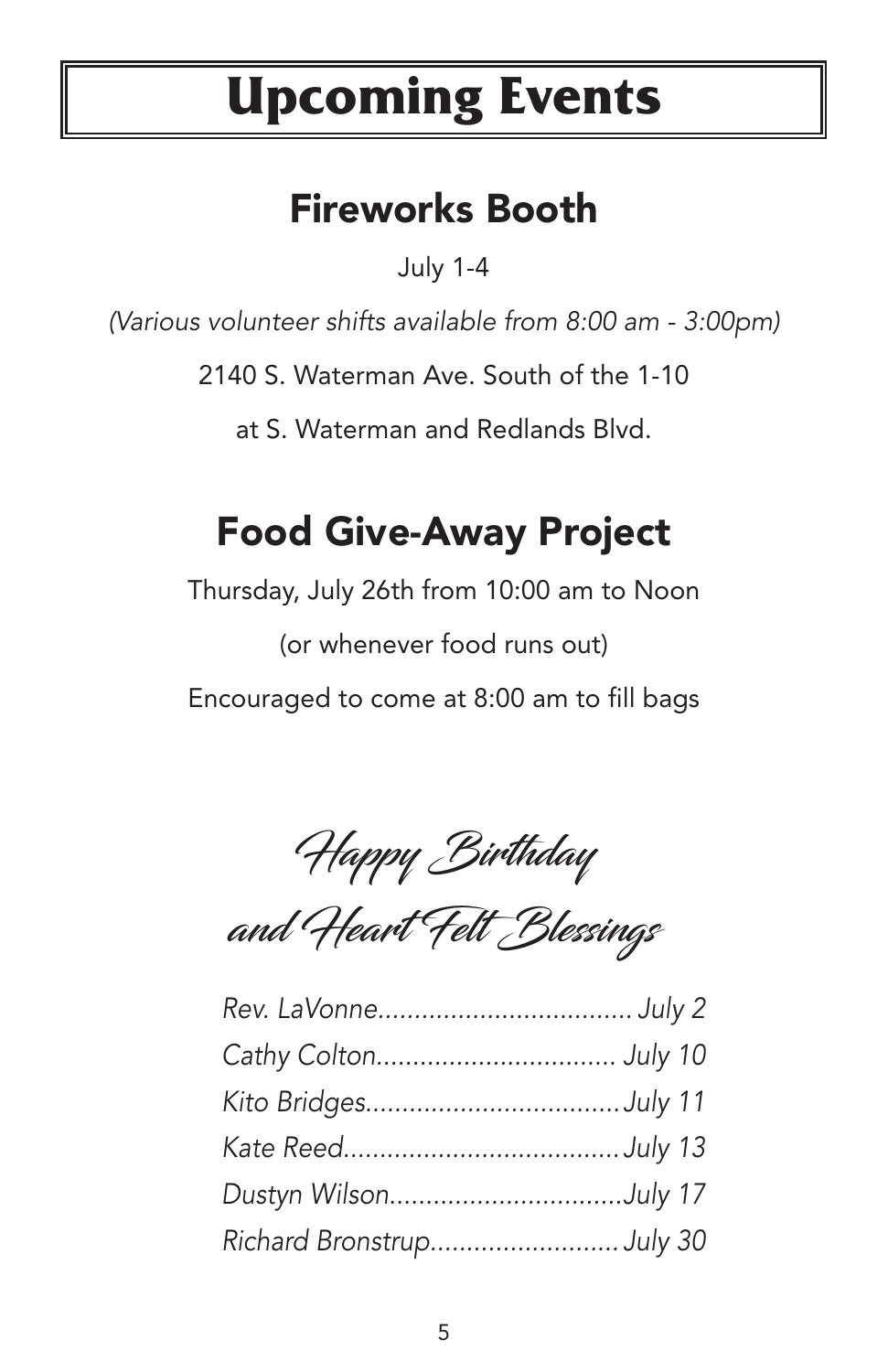### **Volunteer Opportunities**

#### **YES! We need your help!**

#### **What would give you joy?**

| Please write your name and contact info, tear out and give to one of our Ministers. |
|-------------------------------------------------------------------------------------|
| Name_______                                                                         |
| Contact Number___________                                                           |
| □ Help in Fundraiser Fireworks Booth between July 1-4                               |
| $\square$ Greet congregants and newcomers on Sunday mornings                        |
| $\Box$ Help maintain our gardens and/or grounds                                     |
| □ Food preparation and/or kitchen cleanup                                           |
| $\square$ Distribute items for the Free Food Give-Away Project                      |
| on the last Thursday in the months of July                                          |
| □ Head up revitalizing of Above and Beyond Bookstore                                |
| $\square$ Encourage others to attend Sunday Services and/or events                  |
| $\Box$ Commit to Membership (if not already a member)                               |
| Create your own special contribution to the Center                                  |
| Special THANKS to ALL who ALREADY give of your time and/or treasure!                |

*YOU are what makes this Center an active, vital and important part of the Inland Empire. We value each one of you. You are a blessing. And so it is!*

In appreciation,

Rev. LaVonne Rae Andrews and Dr. Don Welsh

#### OUR MISSION

Teach spiritual principles, spiritual tools and practices. Provide a spiritual home that offers an opportunity for all to participate and share their unique gifts. Partner with other organizations to create solutions and contribute to the health and well-being of our community. Provide facilities and an environment that supports our vision.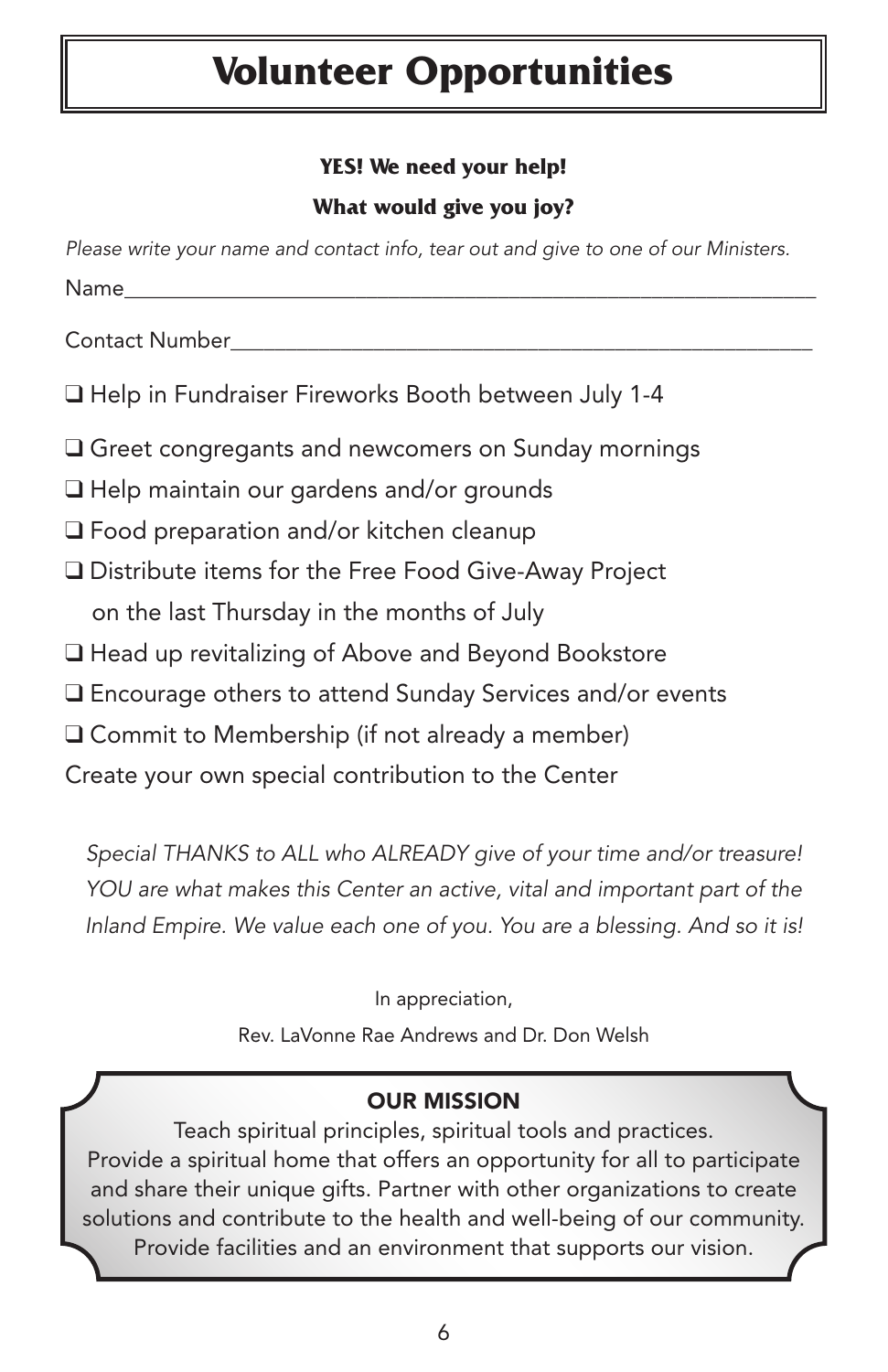### Our Facility is Available For Weddings • Memorials • Christenings • Counseling

### **Ministers**

#### Rev. LaVonne Rae Andrews & Dr. Don Welsh

### **Practitioners**

| Marlene Padavick, RScP (Emeritus) Practitioner |  |
|------------------------------------------------|--|

### Board of Trustees

Above and Beyond Bookstore at the entrance of the sanctuary

#### Center for Spiritual Living Inland Empire

2404 N. Golden Avenue, San Bernardino, CA 92404 (909) 883-7171

www.cslinlandempire.org

www.facebook.com/spirit.lght *Online Donations via Paypal available as one time or reoccuring donations* www.cslinlandempire.org